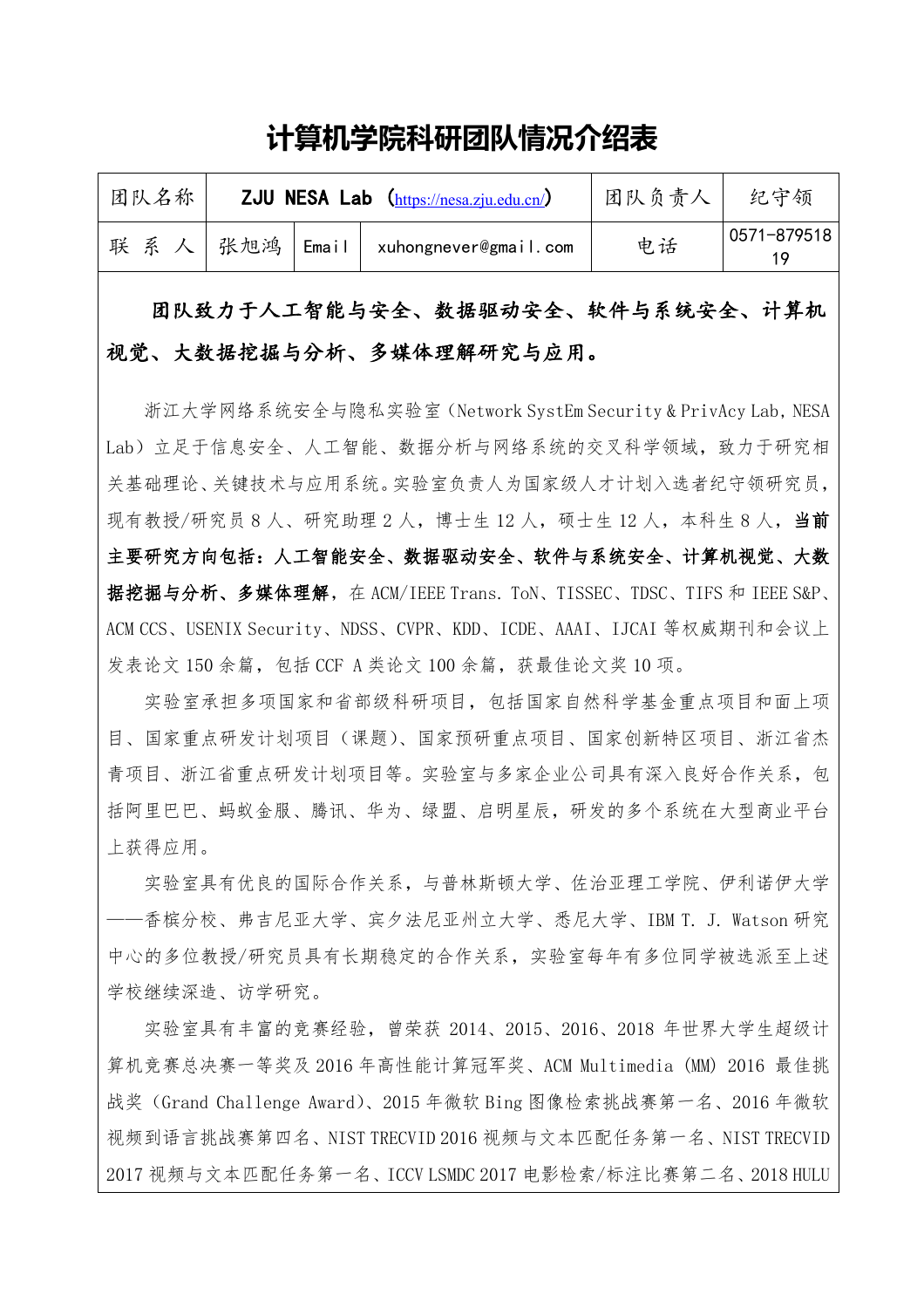视频推荐竞赛第一名、2018 全球迅雷区块链应用开发大赛第一名等。

## 团队主要成员

纪守领研究员获美国佐治亚理工学院电子与计算机工程博士学位、佐治亚州立大学计 算机科学博士学位, 现任浙江大学"百人计划"研究员、博士生导师、浙江大学滨江研究 院国产信创中心副主任, 兼任佐治亚理工学院 Research Faculty, 入选多个国家和省部级 人才工程。先后主持国家自然科学基金重点项目和面上项目、国家重点研发计划项目(课 题)、国家预研重点项目、创新特区项目、浙江省杰青项目、浙江省重点研发计划项目、 阿里巴巴科研基金、蚂蚁金服科研基金、华为科研基金、CCF-腾讯"犀牛鸟"科研基金、 CCF-绿盟"鲲鹏"科研基金、CCF-启明星辰"鸿雁"科研基金等多项,作为技术负责人或 项目骨干, 参加美国 NSF 项目 8 项。发表论文 100 余篇, 包括 IEEE S&P, ACM CCS, USENIX Security, KDD 等 CCF A 类论文 60 余篇, 出版英文专编著 4 部。申请专利 30 余项, 研制 了深度学习模型安全与评估系统 DeepSec、大数据驱动的反欺诈系统 ATF、新型对抗性验 证码生成系统 aCAPTCHA(advCAPTCHA)、自适应知识驱动的模糊测试系统 MOPT、模糊测试 评估平台 UNIFUZZ、物联网固件漏洞挖掘系统 iFIZZ 等多个系统。其中,多个系统已被部 署应用于拥有千万用户级以上的商业大平台,相关成果被 CCTV、人民网、新华网、凤凰网 等二十余家媒体报道, 产生了较大经济和社会效益。MOPT 在 Google 模糊测试公开评测平 台上位列第一名(截至2021年1月):相关漏洞挖掘系统在实际系统和软件中发现漏洞400 余个, 包括工业 PLC 漏洞数十个, IoT 设备固件漏洞 100 余个, IoT 协议漏洞 (缺陷) 100 余个, 已获得 CVE 100 余个, 形成了较大影响力。曾获美国著名高校弗吉尼亚理工学院 (Virginia Tech)、凯斯西储大学(Case Western Reserve University)、里海大学(Lehigh University)、佐治亚大学 (University of Georgia) 终身教职系列 (Tenure-Track) 助 理教授职位, 获中国国家优秀自费留学生奖(中国海外留学生最高奖)、8 项最佳/优秀论 文奖、GSU 杰出研究奖、ELSEVIER 高引论文奖、《计算机研究与发展》高引论文奖、浙江 大学先进工作者、"个推"青年创新奖等。

张旭鸿研究员,于2017年获美国中佛罗里达大学计算机工程博士学位,浙江大学滨 江研究院"百人计划"研究员、服务安全与可靠性研究中心主任。长期致力于分布式大数 据系统以及分析, 人工智能系统以及算法的研究, 博士期间作为项目技术骨干, 参与了 4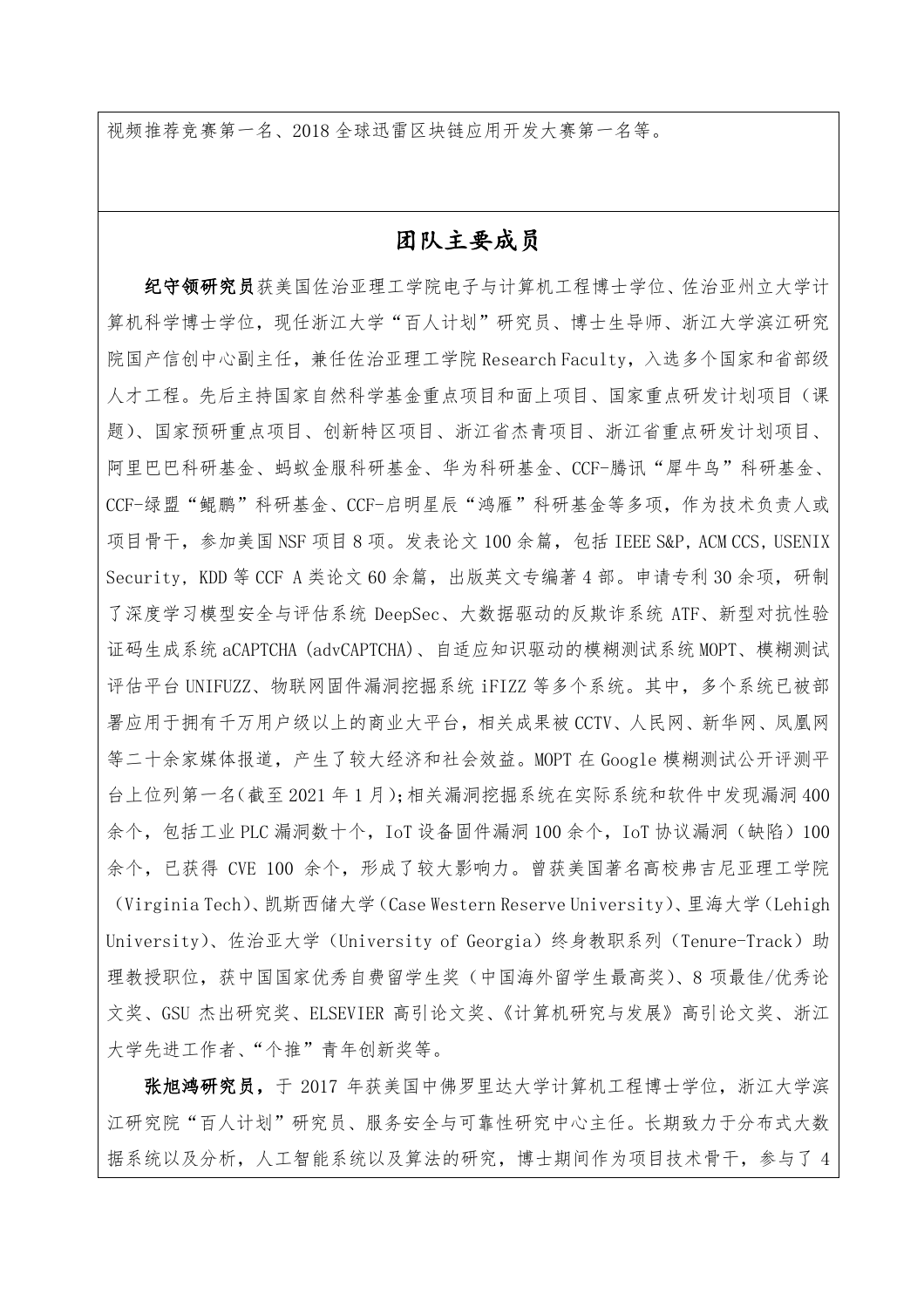个美国 NSF 项目的申请与研发工作。目前已发表国际高水平论文 10 余篇(如 VLDB, ICDE, TPDS IEEE Transactions on Big Data, HPDC, IPDPS, JPDC 等)。在 LinkedIn 任职期间, 作为团队核心成员, 成功领导研发了 LinkedIn 新一代端到端大规模自动化分布式机器学 习平台,得到公司各部门(包括朋友推荐,工作推荐,人才搜索,广告推荐等组)的广泛 采用, 使公司内部机器学习的生产效率提高一倍。同时负责公司内部深度学习平台的设计 与研发工作,成功让公司多项产品由深度学习模型驱动,为公司带来巨大收益。提出的亿 级 ID 表征学习算法, 成功应用于 LinkedIn 工作推荐服务, 在不损失精度的情况下, 比上 一代模型体积减少近100倍,消耗的训练资源减少近100倍。相关成果申请3项美国专利, 并开源一套人工智能数据处理系统。

陈建海副教授,获浙江大学计算机科学与技术博士学位,2018全球区块链专利创新人 才百人榜, 浙江大学智能计算与系统实验室 Incas-lab 区块链负责人, 云象区块链首席技 术官 (CTO), 浙江大学超算队负责人。澳大利亚斯威本科技大学访问学者。IEEE、ACM、 CCF 会员, CCF 区块链专委会委员。研究领域涉及云计算超算、区块链应用、人工智能, 擅长区块链应用安全,高性能计算与并行应用优化,云计算调度与优化,近似算法与博弈 论运用,以及数据挖掘等。区块链方面,智能合约设计器 Designer 项目获 2018 全球迅雷 区块链应用开发大赛第一名 (全球 500 多支参赛队)。智能合约在线服务平台 SCOSER 项目 获 2018 区块链 Hackathon 大赛第二名。Tako 智能合约在线服务平台获得 2019 建行杯大学 生互联网+创新创业大赛银奖。高性能计算方面,率领浙大超算队 2014~2016年与 2018年 四次冲入 ASC 世界大学生超级计算机竞赛总决赛获一等奖, 获 2019ASC 世界大学生超算竞 赛二等奖, 获 2016 世界最高 Linpack 计算性能冠军奖, 以 12.03TF1ops 的成绩打破并创 下新的最高计算性能世界纪录。负责区块链、高性能计算方面的重点研发项目子课题2项, 浙江省重点研发计划项目子课题1项,参与完成多项云计算虚拟化相关的国家科技部支撑 计划、国家基金以及企业合作项目超过10项。累计发表 SCI/EI 论文 20+篇, 申请授权专 利超过 40 项。

Raheem Beyah 教授 (合作研究). Dr. Raheem Beyah serves as Georgia Tech's Vice President for Interdisciplinary Research, Executive Director of the Online Masters of Cybersecurity program (OMS Cybersecurity), and is the Motorola Foundation Professor in School of Electrical and Computer Engineering. He has held several other leadership roles including chairing ECE's Computer Systems and Software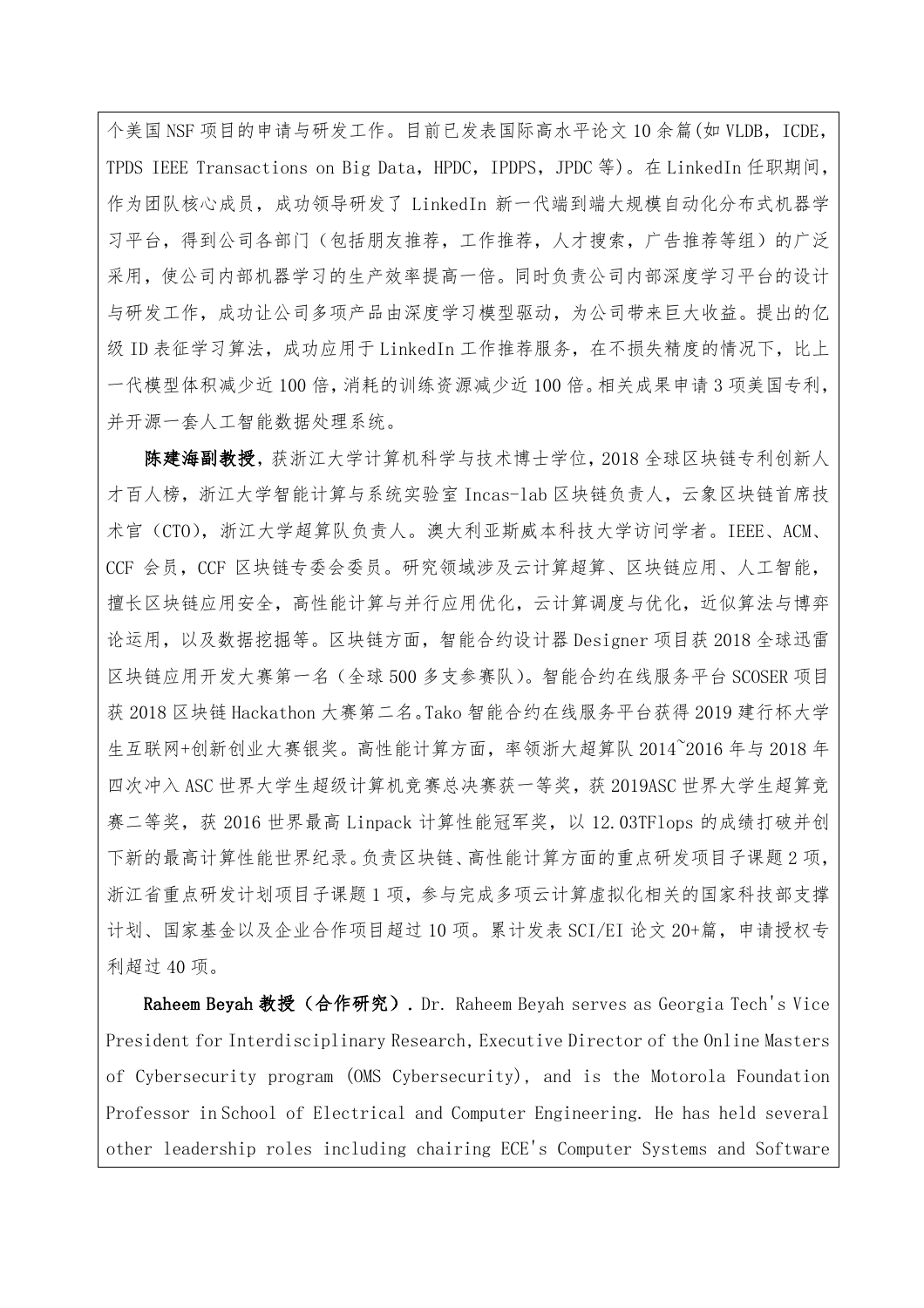Technical Interest Group (2015-2017), serving as ECE's Associate Chair for Strategic Initiatives and Innovation (2016-2018), and serving as the Interim Steve Chaddick ECE School Chair during the 2018-2019 academic year. He leads W. the Communications Assurance and Performance Group (CAP) and is affiliated with the Institute for Information Security & Privacy (IISP). He is also the Co-Founder of Fortiphyd Logic, Inc. His research interests include Network security and monitoring, Cyber-physical Systems Security, Network traffic characterization and performance, and Critical infrastructure security. He received the National Science Foundation CAREER award in 2009 and was selected for DARPA's Computer Science Study Panel in 2010. He is a member of AAAS, ASEE, and a lifetime member of NSBE, a senior member of IEEE, and an ACM Distinguished Scientist.

董建锋教授(合作研究),于2018年获得浙江大学计算机科学与技术专业博士学位, 浙江大学-悉尼大学计算机学院联合培养博士。董博士现任浙江工商大学计算机与信息工 程学院研究员, 浙江大学 NESA 实验室研究员, 阿里巴巴-浙江大学前沿技术联合研究中心 访问学者。研究方向包括多媒体理解, 计算机视觉。曾获2013年浙江省优秀本科毕业生、 2018年浙江大学优秀博士毕业生等奖项。目前已发表国际高水平论文30余篇,其中以第 一作者/通讯作者在计算机学会 CCF A 类期刊/会议 TKDE、CVPR、AAAI、ACM Multimedia、 SIGIR 等发表论文 10 篇。其成果获得国际同行认可, 近五年所发表的论文累计被引用 480 余次,一篇一作论文被引超过100次,两篇一作论文引用超过50次;曾获得多媒体领域 顶级会议 ACM Multimedia 2016 Grand Challenge Award, CSS 2019 最佳论文奖。董博 士目前是 IEEE TPAMI, IEEE TNNLS, IEEE TMM, ACM TOMM, Elsevier Neurocomputing, Multimedia System, AAAI, ACM Multimedia 等国际重要期刊和会议论文的审稿人。董博 士主持国家级和省部级项目共计4项,包括国家重点研发计划项目子课题,国家自然科学 基金青年项目, 浙江省自然科学基金青年项目等; 作为技术负责人参与国家级和省部级项 目共计4项。

林昶廷研究员, 2018年毕业于浙江大学计算机科学与技术学院并获工学博士学位, 现 为浙江大学滨江研究院"百人计划"研究员。以项目主持人身份承担国家和省部级项目 3 项。博士期间曾参与973国家重大基础课题、863国家重大项目课题以及国家重点研发计 划重点项目等。研究方向包括网络空间安全, 人工智能, 软件定义网络, 物联网以及区块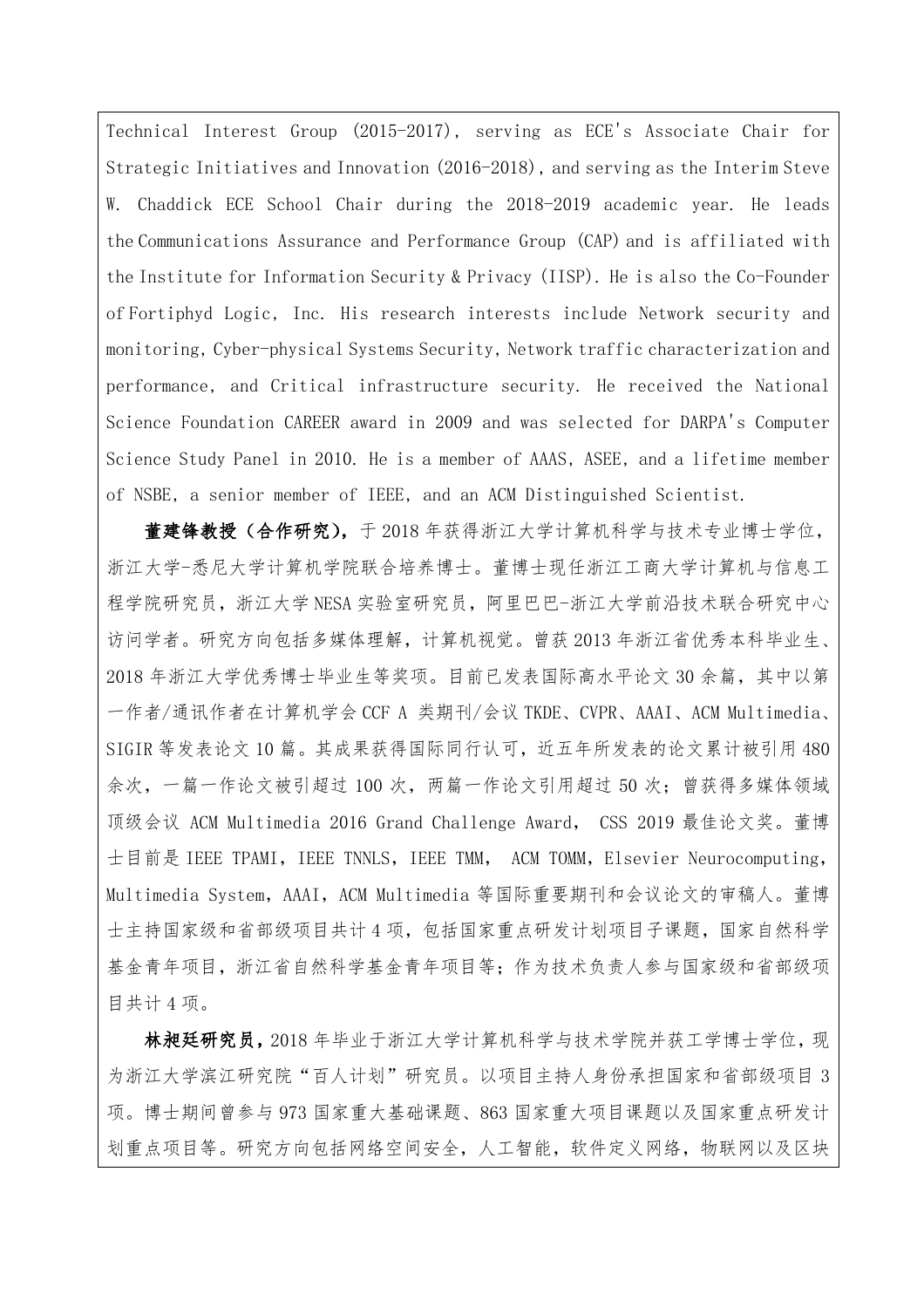链技术, 以第一作者或通信作者已发表国际高水平论文 10 余篇。林昶廷研究员是 IEEE Transactions on Industrial Informatics (TII)、Cybersecurity 等国际重要期刊和会 议论文的审稿人。

## 项目名称 项目性质及来源 面向攻击链的 APT 智能检测与溯源方法及关键技术 国家自然科学基金重点项目 研究 \*\*\*技术 重点项目 \*\*\*研究 重点项目 人工智能安全与鲁棒性 国家重点项目 物联网固件漏洞挖掘与隐私防护技术研究 中央高校基础研究基金 可信人工智能模型与关键技术 华为科研项目 人工智能驱动的模糊测试技术研究 中央高校基础研究基金 海量多源异构数据的使用授权与鉴权体系研究 国家自然科学基金重点项目 机器学习安全与隐私保护研究 浙江省杰青项目 国家重点研发计划项目-课题 人工智能安全研究 基于电商大数据的反作弊对抗学习理论与关键技术 国家自然科学基金面上项目 区块链关键技术研究与技术交易应用 浙江省科技计划项目 工控拟态安全网关研发与应用-工控网关拟态防御 浙江省科技计划项目 技术研究 深度神经网络的模型可解释性研究项目 华为科研项目 高维稀疏数据对抗学习 蚂蚁金服科研项目 终端系统安全证明验证测试服务 中科院软件所 基于模糊测试的智能化漏洞挖掘技术研究 CCF-绿盟"鲲鹏"科研基金项目 基于增量学习的异常行为检测理论与关键技术研究 CCF-启明星辰"鸿雁"科研基金 基于大规模图挖掘的对抗学习理论与关键技术研究 阿里巴巴集团研究项目

拍拍贷

社交反欺诈模型研究

## 承担的主要项目